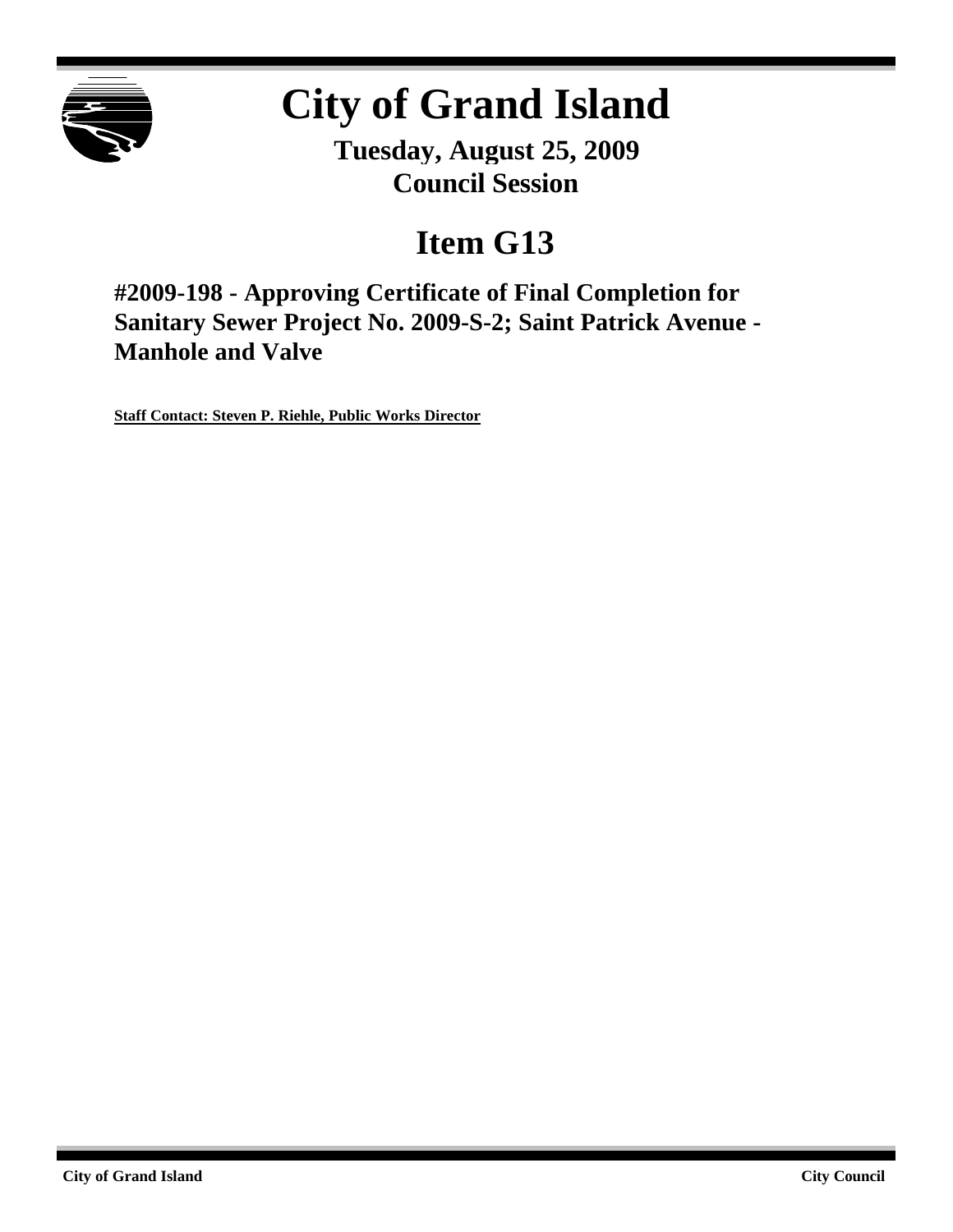## **Council Agenda Memo**

| <b>From:</b>    | Steven P. Riehle, Public Works Director                                                                                           |  |  |
|-----------------|-----------------------------------------------------------------------------------------------------------------------------------|--|--|
| <b>Meeting:</b> | <b>August 25, 2009</b>                                                                                                            |  |  |
| Subject:        | Approving Certificate of Final Completion for Sanitary<br>Sewer Project No. 2009-S-2; Saint Patrick Avenue -<br>Manhole and Valve |  |  |
| Item $\#$ 's:   | $G-13$                                                                                                                            |  |  |
| $Presenter(s):$ | Steven P. Riehle, Public Works Director                                                                                           |  |  |

## **Background**

General Excavating Company of Lincoln, Nebraska was awarded a \$43,250.50 contract on March 10, 2009. The contract was for the installation of a sanitary sewer manhole and valve for Lift Station #19.

In May of 2005 and June of 2008 Lift Station #19 at Diers and Capital Avenue was overwhelmed by infiltration and inflow into the sanitary sewer system. The homes in the O'Flannagan, O'Grady, Kelly and St. Patrick area (commonly referred to as Irish Acres) experienced sanitary sewer backups.

Lift Station #19 is scheduled to be replaced with a new and larger station in the future. To protect the Irish Acres neighborhood against future sanitary sewer backups, an isolation valve and manhole was designed to be installed along St. Patrick Avenue just south of Kelly Street. If Lift Station #19 becomes overloaded the valve will be shut and a pump installed to pump around the valve. The system is temporary and will provide significant protection to homes in the Irish Acres area.

Work commenced on April 8, 2009 and was completed on May 13, 2009.

## **Discussion**

The project was completed in accordance with the terms, conditions and stipulations of the contract, plans and specifications. It was completed with an overrun of \$6,044.25 because of additional concrete pavement that needed to be removed, for a total cost of \$49,294.75.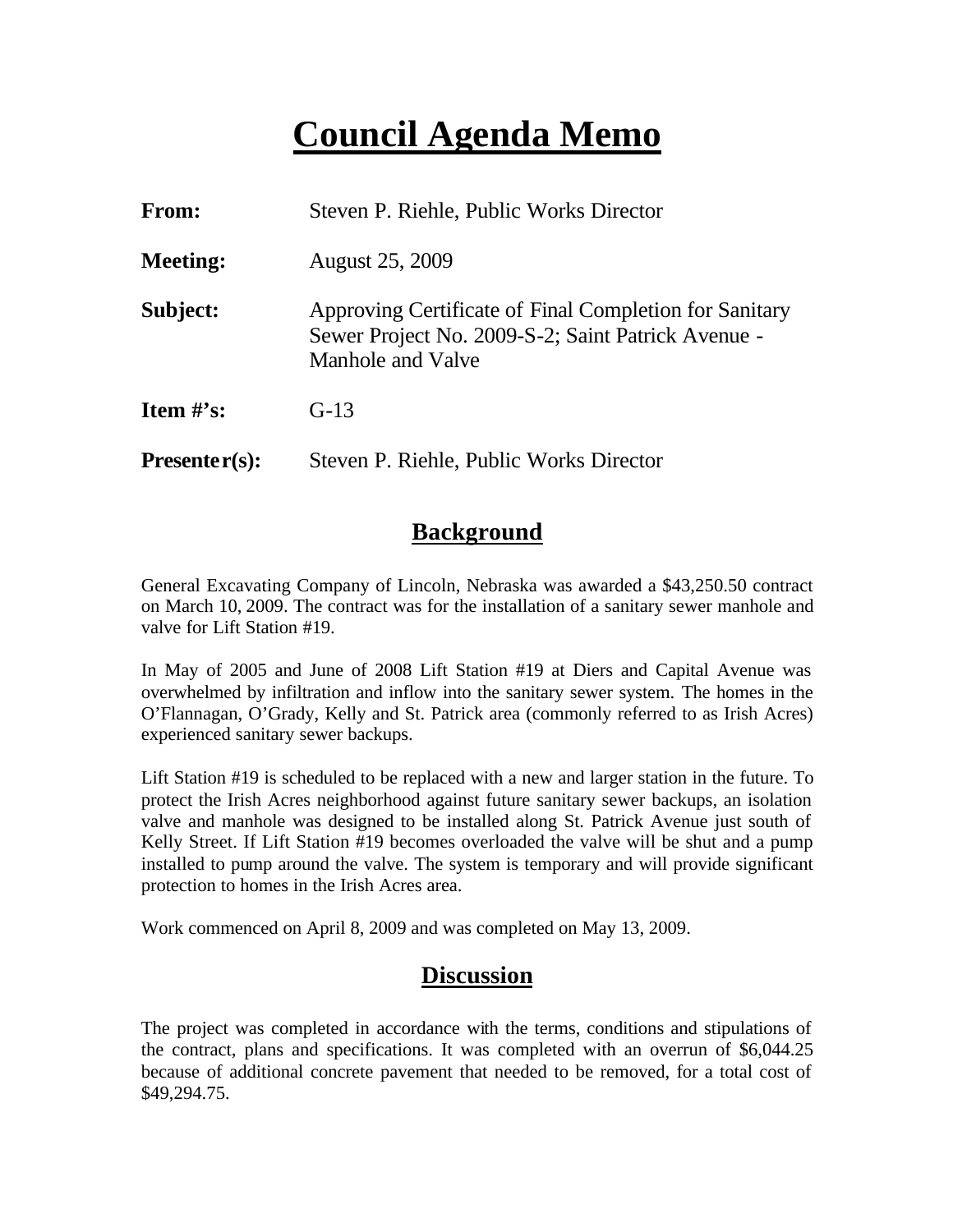Due to some sections of pavement needing to be replaced the Streets Division of the Public Works Department is going to be paying \$5,100.00 towards this project for street repair.

### **Alternatives**

It appears that the Council has the following alternatives concerning the issue at hand. The Council may:

- 1. Move to approve
- 2. Refer the issue to a Committee
- 3. Postpone the issue to future date
- 4. Take no action on the issue

## **Recommendation**

City Administration recommends that the Council approve the Certificate of Final Completion for Sanitary Sewer Project No. 2009-S-2.

## **Sample Motion**

Move to approve the Certificate of Final Completion for Sanitary Sewer Project No. 2009-S-2.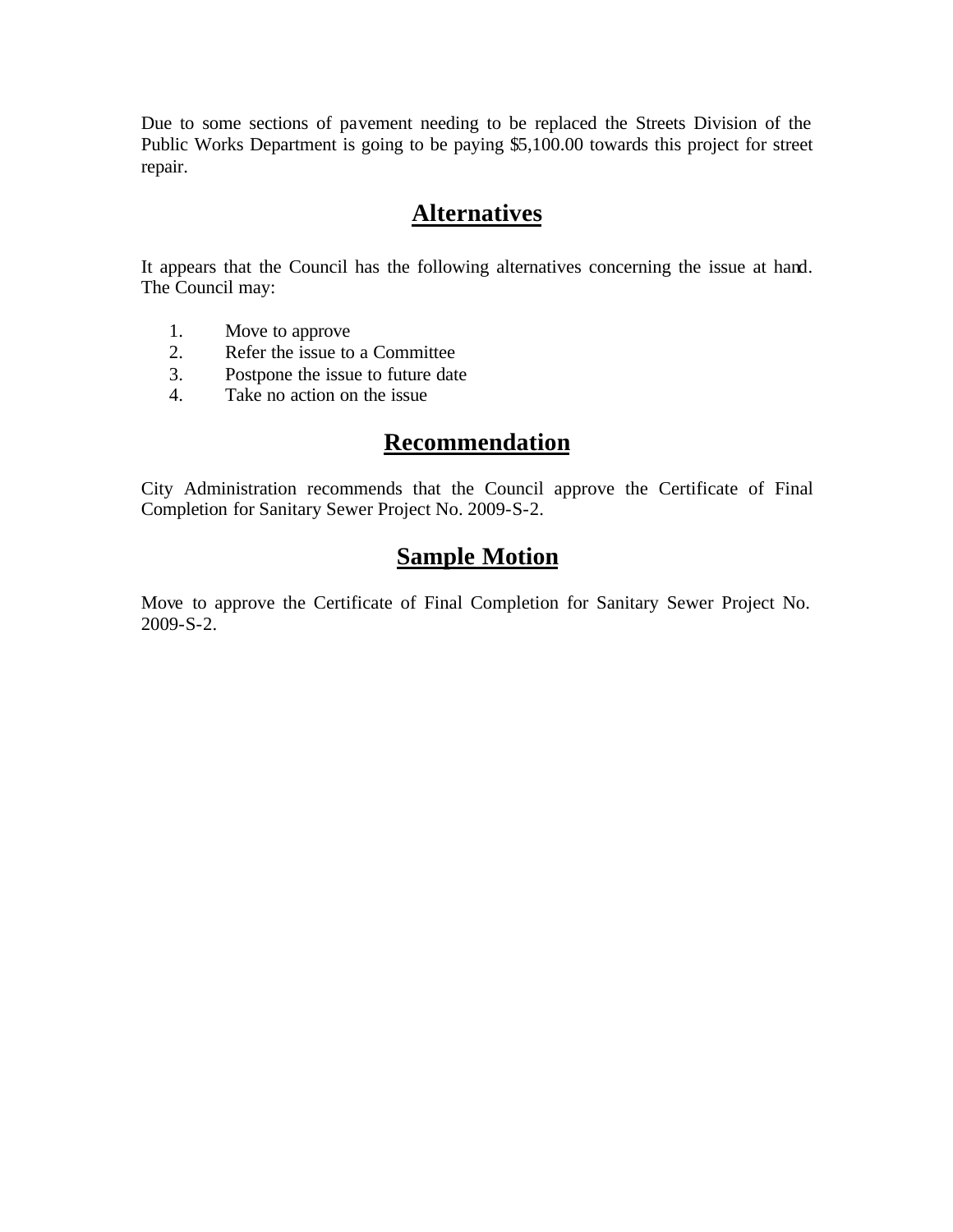#### **ENGINEER'S CERTIFICATE OF FINAL COMPLETION**

#### Sanitary Sewer Project No. 2009-S-2; St. Patrick Avenue CITY OF GRAND ISLAND, NEBRASKA August 25, 2009

TO THE MEMBERS OF THE COUNCIL CITY OF GRAND ISLAND GRAND ISLAND, NEBRASKA

This is to certify that Sanitary Sewer Project No. 2009-S-2; St. Patrick Avenue- Manhole and Valve has been fully completed by General Excavating of Lincoln, Nebraska under the contract dated March 10, 2009. The work has been completed in accordance with the terms, conditions, and stipulations of said contract and complies with the contract, the plans and specifications. The work is hereby accepted for the City of Grand Island, Nebraska, by me as Public Works Director in accordance with the provisions of Section 16-650 R.R.S., 1943.

#### **Sanitary Sewer Project No. 2009-S-2; St. Patrick Avenue-Manhole & Valve**

|            |                                          | Unit          |                               | Total           | Total          |
|------------|------------------------------------------|---------------|-------------------------------|-----------------|----------------|
| <u>No.</u> | Description                              | <b>Price</b>  | <u>Unit</u>                   | <b>Quantity</b> | Cost           |
| 1.         | Remove P.C. Concrete Pavement            | 11.00<br>\$.  | S.Y.                          | 199.00          | \$2,189.00     |
| 2.         | Build 7" P.C. Concrete Pavement          | 74.00<br>\$   | S.y.                          | 199.00          | \$14,726.00    |
| 3.         | <b>Build Integral Curb</b>               | 26.00<br>\$.  | I.f.                          | 97.50           | \$2,535.00     |
| 4.         | Remove 4" P.C. Concrete Sidewalk         | 1.25<br>\$    | s.f.                          | 125.00          | 156.25<br>\$   |
| 5.         | Build 4" P.C. Concrete Sidewalk          | \$<br>8.40    | s.f.                          | 125.00          | 1,050.00<br>\$ |
| 6.         | Remove Existing 12" Sanitary Sewer Pipe  | \$<br>79.00   | I.f.                          | 14.00           | 1,106.00<br>\$ |
| 7.         | Build 12" D.I.P. Sanitary Sewer Pipe     | 195.00<br>\$. | $\mathsf{I}.\mathsf{f}$ .     | 14.00           | 2,730.00<br>\$ |
| 8.         | 12" Joint Encasement                     | 460.00<br>\$  | ea.                           | 2.00            | 920.00<br>\$   |
| 9.         | Install 12" Sanitary Sewer Gate Valve on |               |                               |                 |                |
|            | 12" D.I.P. Pipe; Gate Valve Supplied by  |               |                               |                 |                |
|            | <b>WWTP (Stainless Steel)</b>            | 600.00<br>\$  | l.s.                          | 1.00            | \$<br>600.00   |
| 10.        | Build 5' Diameter Standard Manhole with  |               |                               |                 |                |
|            | Traffic Loading Flat Top                 | \$3,440.00    | ea.                           | 1.00            | 3,440.00<br>\$ |
| 11.        | Build 5' Diameter M.H. Extra Depth       | 350.00<br>\$. | v.f.                          | 12.67           | 4,434.50<br>\$ |
| 12.        | Pavement Sawcut                          | \$.<br>7.00   | $\mathsf{I}.\mathsf{f}.$      | 0.00            | \$<br>0.00     |
| 13.        | Furnish and Place Type "B" Bedding       | \$<br>14.00   | $\mathsf{I}.\mathsf{f}.$      | 22.00           | \$<br>308.00   |
| 14.        | Sheet Piling                             | \$6,100.00    | l.s.                          | 1.00            | 6,100.00<br>\$ |
| 15.        | <b>Constructing Dewatering</b>           | \$9,000.00    | l.s.                          | 1.00            | 9,000.00<br>\$ |
|            |                                          |               | <b>Original Project Total</b> |                 | \$49,294.75    |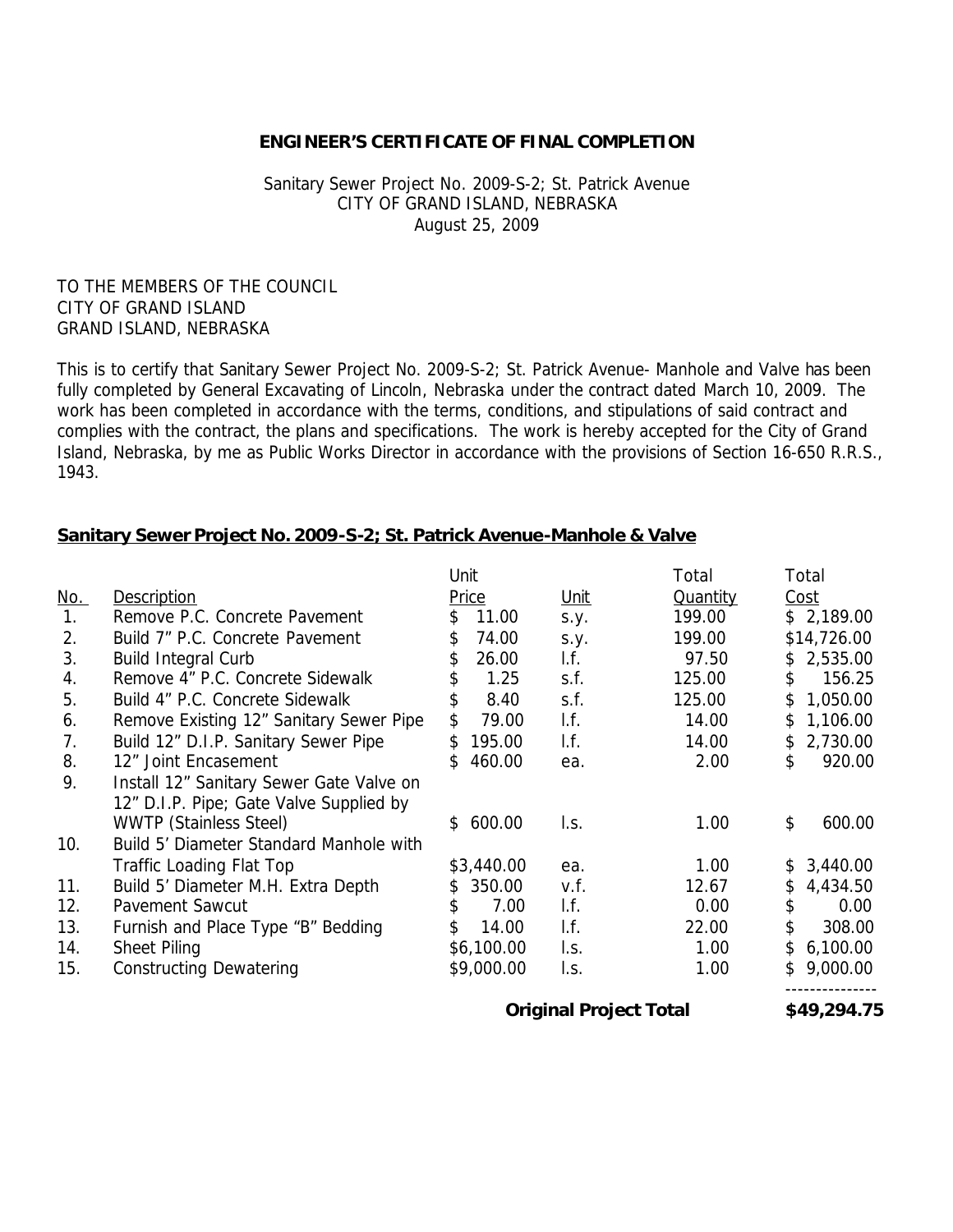#### **Summary of Other Costs**

| Engineering - Public Works Department | \$4,929.48   |  |
|---------------------------------------|--------------|--|
| Advertising                           | \$<br>54.36  |  |
| Platte Valley Laboratories            | \$<br>100.00 |  |
| Island Sprinkler Supply               | \$<br>29.47  |  |
| <b>Kelly Supply</b>                   | \$<br>49.92  |  |
| Precision Industries                  | \$<br>19.79  |  |
|                                       |              |  |
| <b>Total of Other Costs</b>           | \$5,183.02   |  |

#### **TOTAL COSTS OF SANITARY SEWER PROJECT NO. 2009-S-2; ST. PATRICK AVE- \$54,477.77 MANHOLE AND VALVE**

Respectfully submitted,

#### Steven P. Riehle City Engineer/Public Works Director

TO MEMEBERS OF THE COUNCIL CITY OF GRAND ISLAND GRAND ISLAND, NEBRASKA

I hereby recommend that the Engineer's Certificate of Final Completion for Sanitary Sewer Project No. 2009-S-2; St. Patrick Avenue-Manhole and Valve be approved.

I further recommend that the Costs of Engineering be credited to Account No. 10033001.74516 from Account No. 53030055.85213.53009 in the amount of \$4,929.48.

I further recommend that the costs of Concrete Pavement Repair be credited to Account No. 53030055.85213.53009 from Account No. 10033506-85351 in the amount of \$5,100.00.

Respectfully submitted,

Margaret Hornady Mayor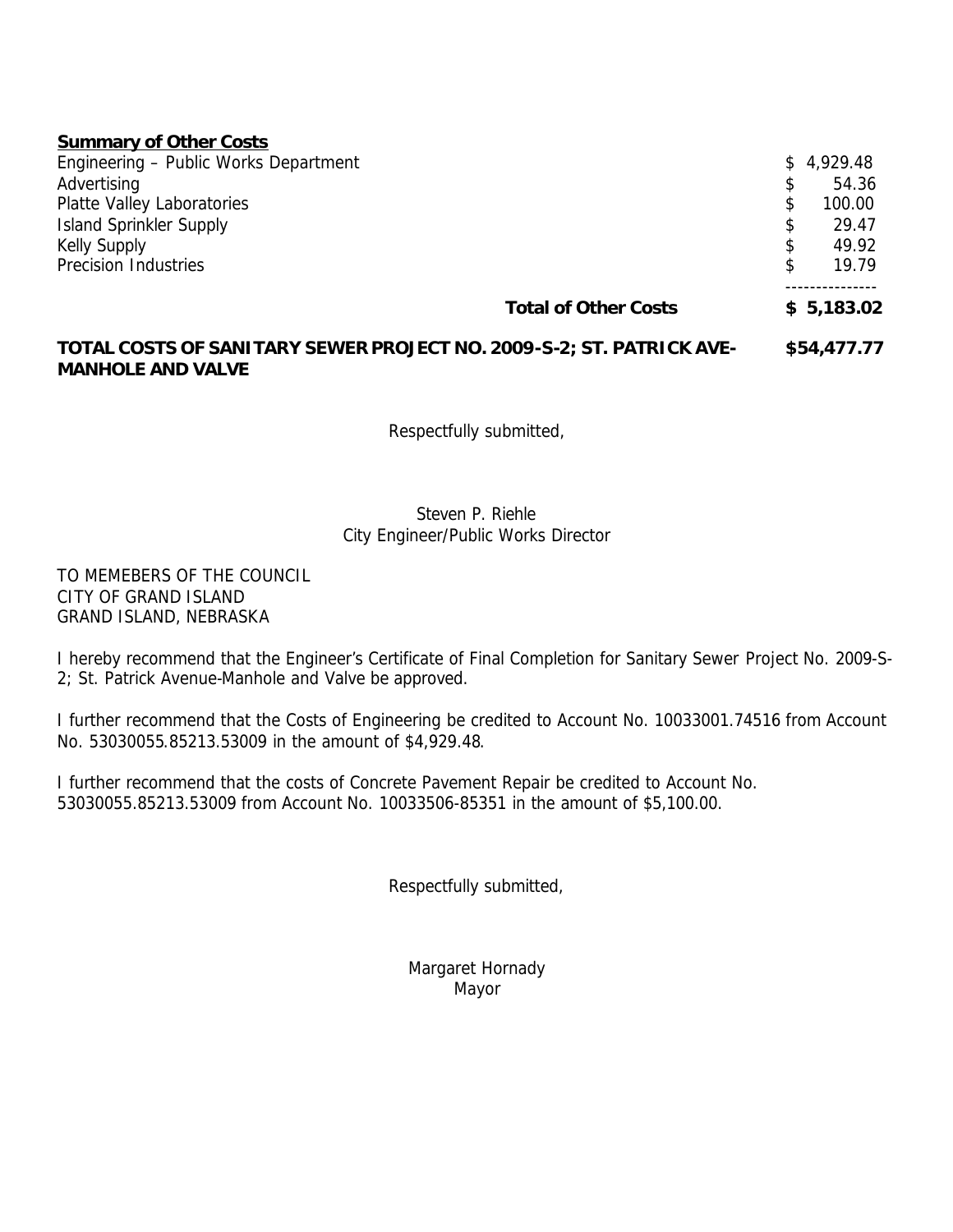I hereby recommend that the Engineer's Certificate of Final Completion for Sanitary Sewer Project No. 2009-S-2; St. Patrick Avenue-Manhole and Valve be approved.

\_\_\_\_\_\_\_\_\_\_\_\_\_\_\_\_\_\_\_\_\_\_\_\_\_\_\_\_\_\_\_\_\_\_\_\_\_\_\_\_\_\_\_\_ \_\_\_\_\_\_\_\_\_\_\_\_\_\_\_\_\_\_\_\_\_\_\_\_\_\_\_\_\_\_\_\_\_\_\_

Steven P. Riehle - City Engineer/Public Works Director Mangaret Hornady - Mayor